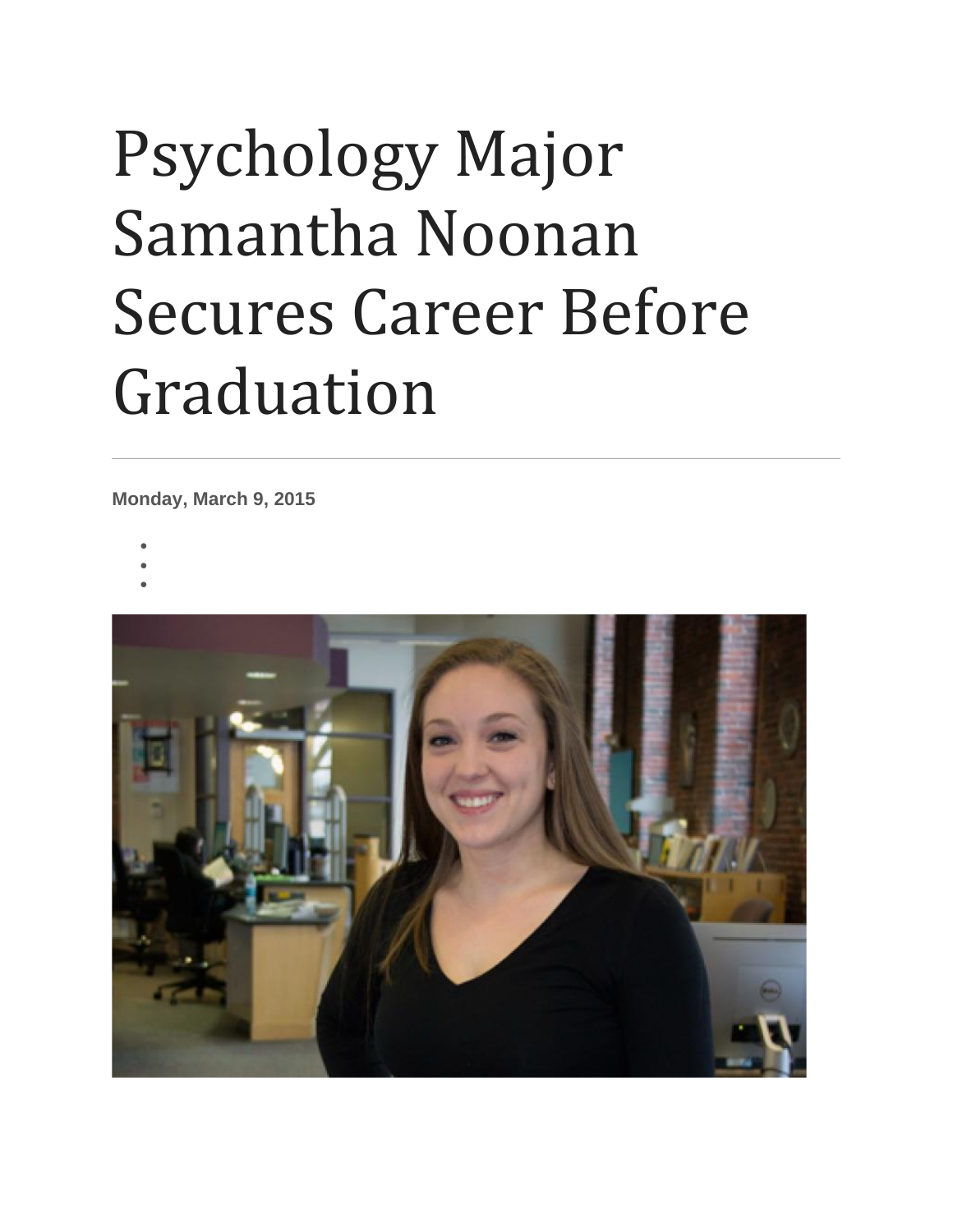Samantha Noonan knew what she wanted to study as a result of a class she took at Pinkerton High School. "I took a psychology class my senior year, and it was just captivating," says the 2011 high school graduate. "I couldn't get enough of it."

At UNH Manchester Noonan not only found her major, she discovered an ally in her [psychology](https://manchester.unh.edu/program/ba/psychology-major) department faculty advisor. ["Alison Paglia](https://manchester.unh.edu/person/alison-paglia) was really helpful in trying to cater to my work schedule needs, as well as my major and class requirement needs. She did a lot of work with me to finagle the hours around and still find classes that I would enjoy," Noonan says. "I don't know how she did it."

Noonan's work was an important factor in choosing to attend the Manchester commuter school. While she applied to four universities, she says, "When all was said and done and I got my acceptance letters, I realized that I didn't want to go away to school and part with the jobs I had and the steady money I was pulling in. UNH Manchester was close enough to my family's home, the price didn't scare me away, and I was able to continue working."

Her work as a cashier and then as a manager at a local shoe store soon became her second job when she took an internship class her junior year and found herself working in an adult day care program. "It wasn't talk therapy in its most stereotyped form," says Noonan, who hopes to one day work as a talk therapist. "It was more hanging out with the elderly and observing their behaviors, but also talking through things when I had to."

Noonan took that experience and turned it into a full-time job at the end of her junior year working for Easter Seals, where she does similar support work with adolescents at a residential treatment facility in Manchester. Months before graduation, she was promoted to supervisor. "I've already found my position in the field," Noonan says proudly.

While taking classes outside her major, Noonan discovered another interest. "I took a few communication arts classes and I ended up liking them," she says. "I found myself kind of putting together a minor on accident, so I put it together on paper. I think it fits well with what I'm ultimately trying to do with talk therapy."

Noonan reflects on what she likes about her minor. "I would say that my classes in [communication arts](https://manchester.unh.edu/program/ba/communication-arts-major) were probably my favorite because they had more of a groupdiscussion setting. I found that I was gaining a lot more valuable information that way; it expanded my knowledge in a way that made me think and wonder instead of a traditional textbook learning style."

She points to one class that she particularly enjoyed. "There was a gender class I took that was interesting. It broadened my understanding of the way other people think of gender, and the way that we perceive the world through our own gender."

In contrast to Pinkerton where Noonan notes that some of the classes were large and there wasn't much time to interact with each student, she says of UNH Manchester, "the class sizes are small, so you get more attention, help and personal interaction with the professors and with classmates. I appreciate that about UNH."